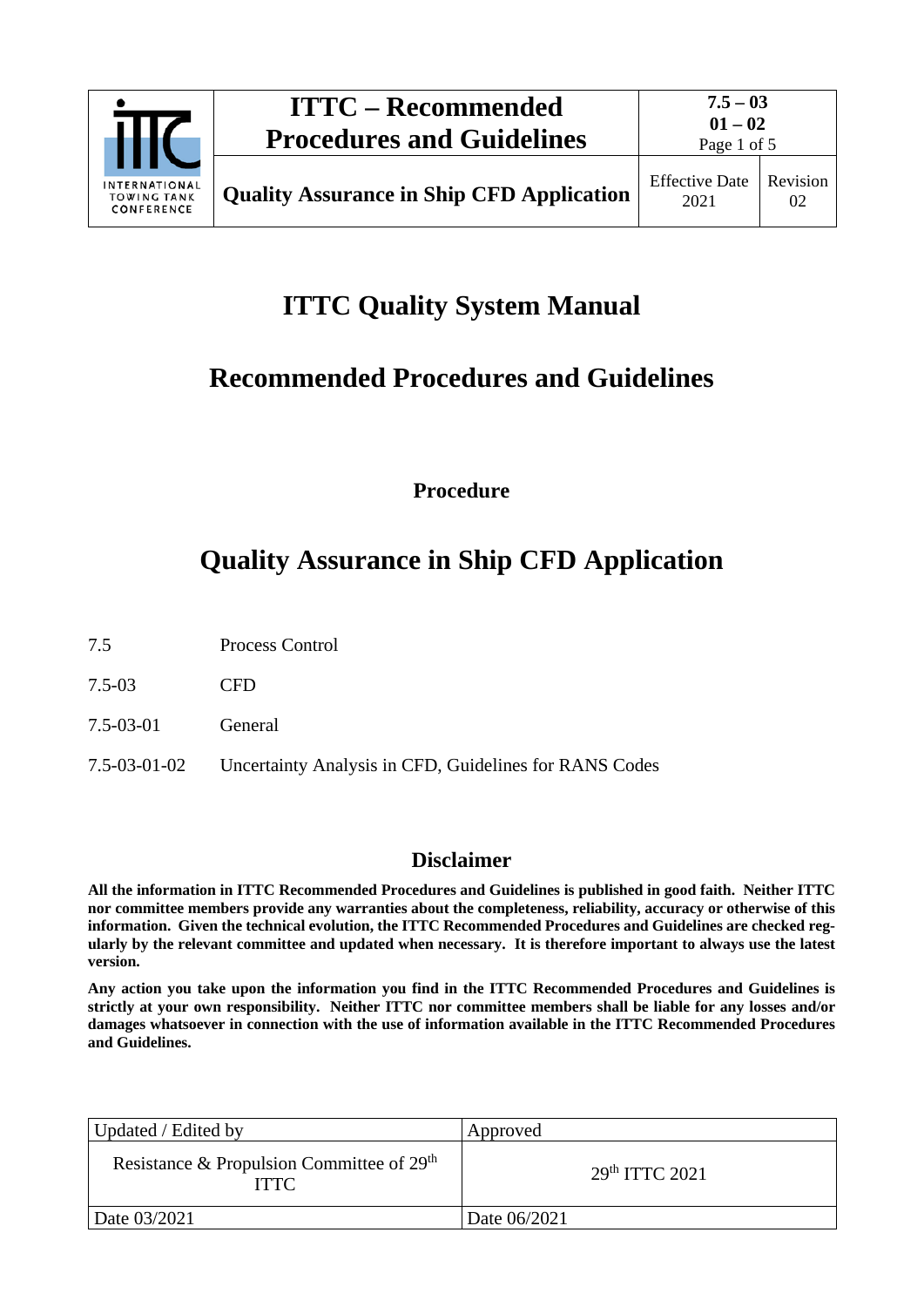

# **Table of Contents**

| 1. PURPOSE OF PROCEDURE3                                                                     | 4.1 Numerical and modelling uncertainty |
|----------------------------------------------------------------------------------------------|-----------------------------------------|
|                                                                                              |                                         |
| 3. BEST PRACTICE GUIDELINE 3 5. DEMONSTRATION OF CFD<br>3.1 Best Practice Guideline content3 |                                         |
|                                                                                              |                                         |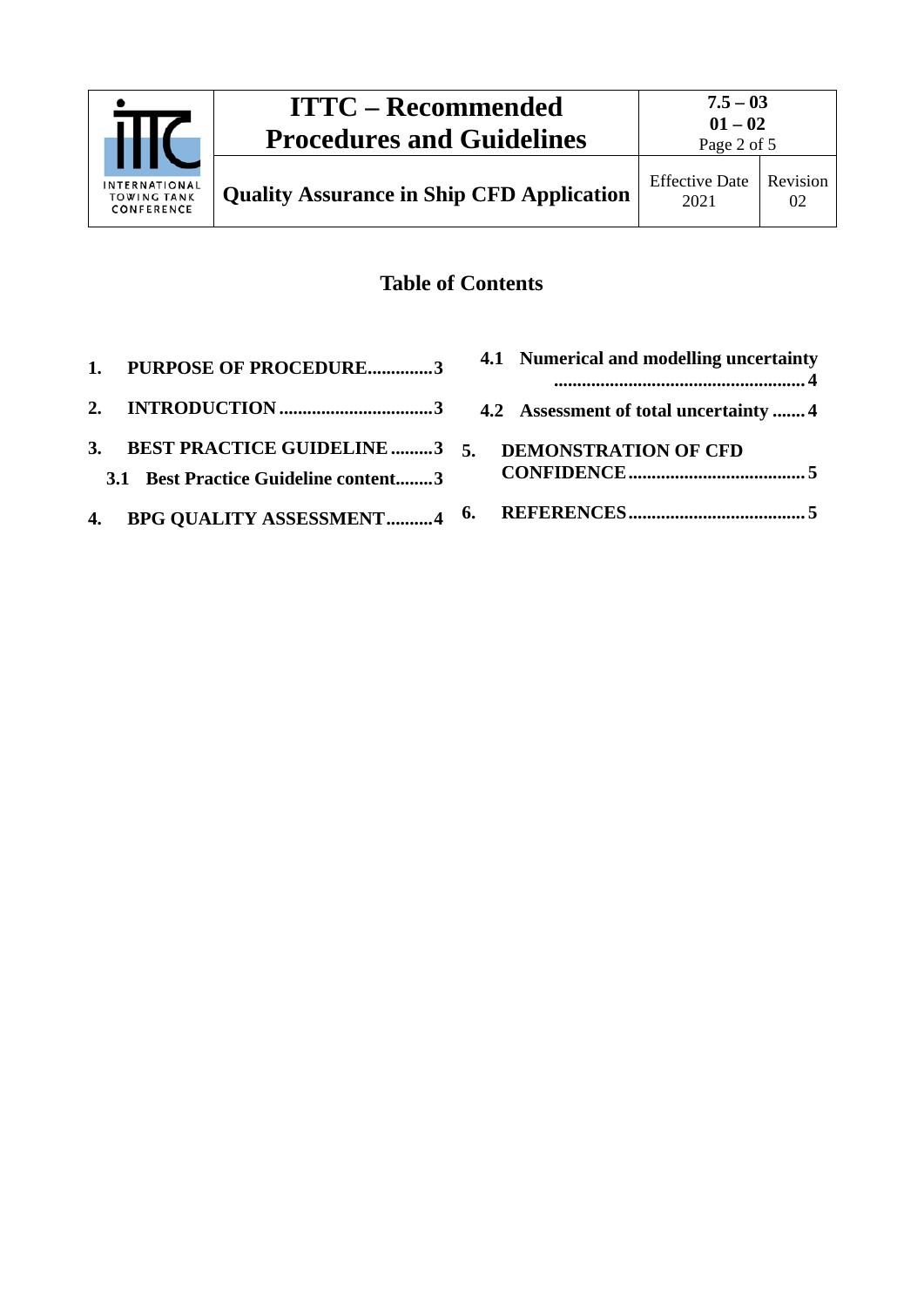

# **Quality Assurance in Ship CFD Application**

#### <span id="page-2-0"></span>**1. PURPOSE OF PROCEDURE**

To provide a procedure for quality assurance of ship CFD application at organization level.

#### <span id="page-2-1"></span>**2. INTRODUCTION**

Methodologies for uncertainty analysis of a single solution are described in 7.5-03-01-01. That procedure can be used when validation data exists. The derived uncertainty level is, however, valid for the unique case and condition only. In practical work, validation data does not exist for the investigated cases. For various practical reasons, a full grid convergence study cannot be carried out for every case. Organizations that regularly carry out CFD predictions of cases that are similar to each other can instead use the present procedure for quality assurance.

The procedure contains the following parts: (1) Content of an organization's Best Practice Guideline (BPG); (2) Quality assessment of the BPG methodology; (3) Demonstration of quality.

### <span id="page-2-2"></span>**3. BEST PRACTICE GUIDELINE**

The correct way of setting up and executing a CFD simulation depends on the CFD code and the type of prediction. Hence, a general recommended procedure cannot be given. Each organization should formulate their own Best Practice Guideline (BPG). It may be based on the Guidelines given by the code developer. Though this is often a good starting point, it should be noted that the general guideline from the code developer may need to be adjusted for the specific ship applications.

#### <span id="page-2-3"></span>**3.1 Best Practice Guideline content**

The BPG is a detailed description of how to set-up, run and interpret a CFD simulation for a specific type of prediction and for a required uncertainty. It should contain explicit instruction to the user covering at least the following:

- Code and version
- Ship geometry level of detail (e.g. rudder, appendages and simplification of hull features)
- Ship geometry file preparation and quality assurance
- Definition and selection of input values (e.g. *Re*, *Fr*)
- Degrees of freedom (e.g. sink and trim)
- Turbulence model
- Boundary conditions
- Wall function / wall resolved
- Surface roughness
- Domain size
- Grid topology
- Number of cells, refinement strategy, *y+*
- Time steps
- Convergence criterion
- How to assess grid quality and thresholds (e.g. skewness, volume fraction)
- Definition of output values (e.g. force coefficients)

#### Case Type range

The BPG should give differentiated instructions depending on the type of case and required uncertainty. A case type is defined by: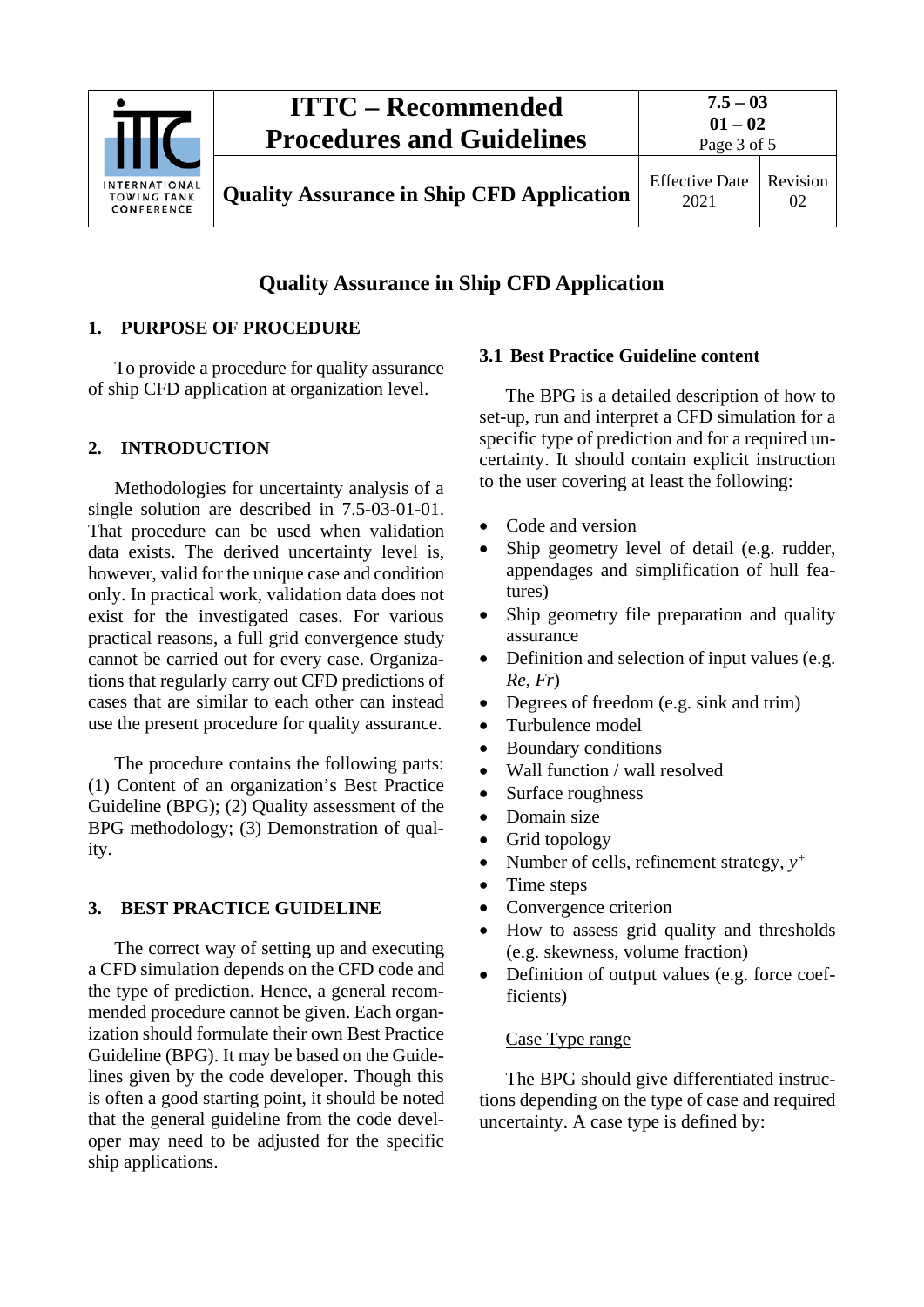

- Requested prediction; resistance, propulsion power, nominal wake, detailed flow, performance in waves etc.
- Ship type and condition; determining factors are e.g. relative size of resistance components (related to *CB*, *Fr*, *Re*), propulsion type, unusual hull forms and hull features

#### <span id="page-3-0"></span>**4. BPG QUALITY ASSESSMENT**

The organization should assure that the BPG is formulated such that it gives the requested uncertainty level for the specified ship applications. If updated, the quality assessment needs to be repeated.

The BPG quality assessment is done in the following steps:

#### <span id="page-3-1"></span>**4.1 Numerical and modelling uncertainty**

Estimating the numerical and modelling uncertainty following QM procedure 7.5-03-01-01 Section 4 and Section 5 for at least one, preferably several, typical cases. This gives important knowledge when the organization defines their BPG for the various case types e.g.:

- the suitable level of grid refinement, convergence threshold etc. in relation to the required uncertainty;
- which code, model, grid-type etc. is the most suitable for the given type of case.

The Required Uncertainty *Ureqd* in Section 5 of 7.5-03-01-01 must be quantified by the organization. It may vary between different applications and circumstances.

The experimental data should be obtained in accordance with the ITTC recommendations and, in particular, with uncertainty assessment documented. The data may be provided by the own organization, but open benchmark data with published CFD results from other users may also be very useful.

#### <span id="page-3-2"></span>**4.2 Assessment of total uncertainty**

The uncertainty estimated according to the previous step is valid for the unique cases only. The uncertainty when applying the same CFD process to a similar case is not necessarily the same. Moreover, different users may interpret the BPG differently depending on skill and experience. The BPG therefore needs to be assessed using a large number of samples, all within the same case type definition and preferable by different users in the organization.

The result should be presented in the form of statistics of the comparison error *E*, given by the difference between the measured data, *D*, and simulation, *S*:

$$
E = D - S \tag{1}
$$

Note that *E* contains uncertainty of the simulation as well as the measured data.

The comparison error should be based on the same variable and same condition, including scale, as the CFD-simulation aims to predict, i.e. for full scale CFD-predictions, full scale measurements are needed.

The data may be provided by the own organization. Due to the larger number of samples, the precision of each measurement may be less than for benchmark cases. For full scale measurements the precision is often very low. This needs to be considered in the comparison.

The number of cases that are required depends on the scatter of the result and the required